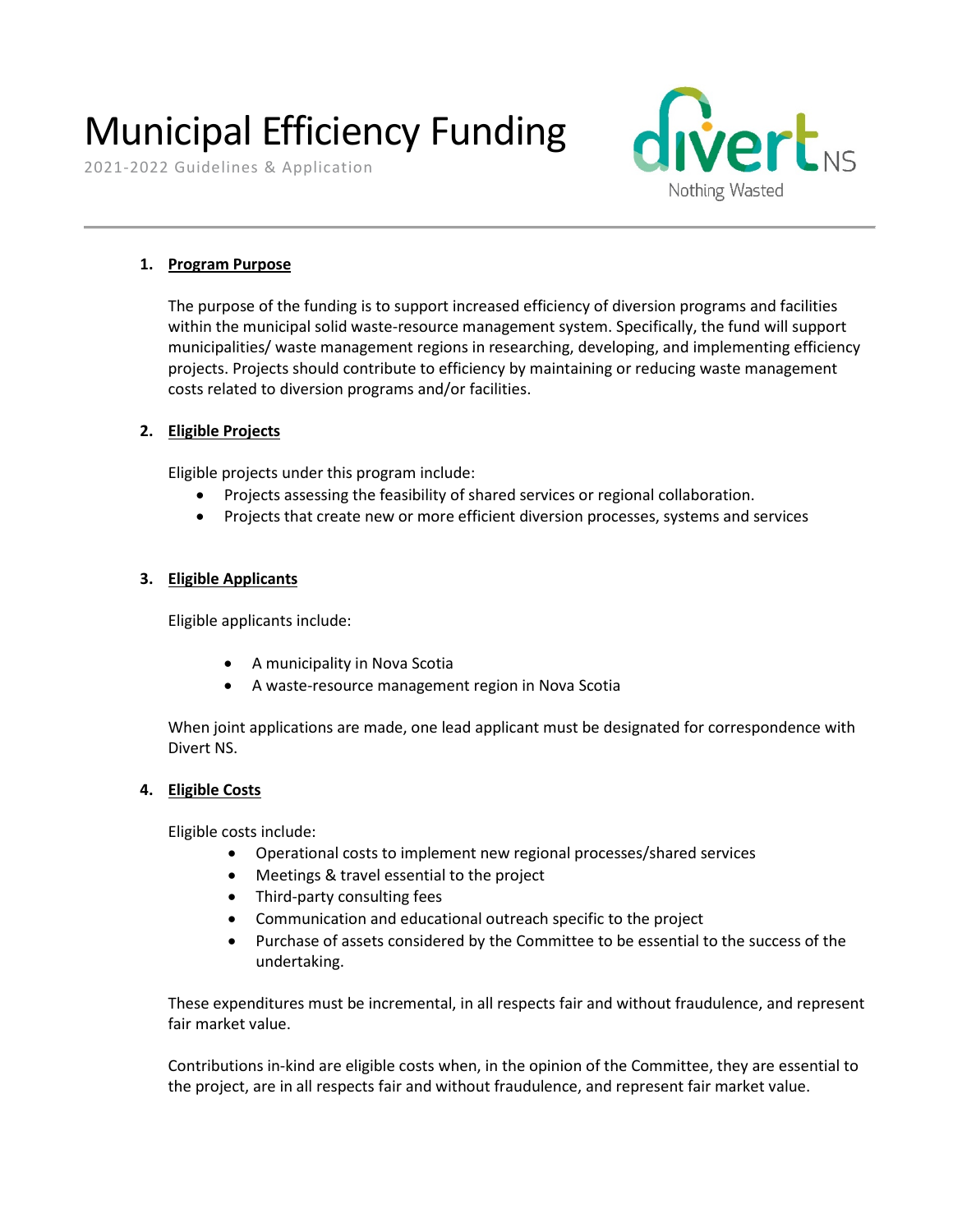#### **5. Ineligible Costs**

Ineligible costs include land, depreciation, general-purpose vehicles and any other costs not considered essential to the project by the Committee.

Any project that has received support under any other pre-existing Divert NS funding contract or Divert NS funding program, is not eligible under this program.

#### **6. Level of Assistance**

- a) This program will provide assistance for a minimum of fifty percent (50%) of eligible costs as determined by the Committee. In the event the Committee considers the project to be of high strategic value, a higher level of support may be provided.
- b) Assistance will be provided in the form of non-repayable contributions, except for the purchase of an asset, which may be conditionally forgivable**.**

#### **7. Application Assessment and Analysis**

The Municipal Efficiency & Adoption Funding Committee ("the Committee") shall assess all applications.

Applications must be submitted to the Committee in writing, using the prescribed application form. Please refer to the application form in Appendix A. One lead applicant should be designated for correspondence with the Committee and Divert NS when a joint application is made.

Applications will be reviewed based on meeting the program criteria and there is no specific allocation per region. In the event that applications received exceed the available budget, Management may prioritize and allocate funds at their discretion.

All decisions and funding recommendations of the Committee are subject to approval by the Board of Directors and/or Chief Executive Officer.

All applicants shall be informed of Divert NS' decision in writing. The letter to successful applicants shall include the terms and conditions of the offer, as well as details on payment, reporting and audits.

#### **8. Submission Date**

Applications can be submitted at any time. Applicants are strongly encouraged to contact their Regional Coordinator in advance of submitting their application. The Committee usually meets quarterly or as required - depending upon applications received. Staff can be contacted any time to discuss application timing and Committee meeting dates.

• Electronic copies are accepted by e-mail at [klpooley@divertns.ca.](mailto:klpooley@divertns.ca)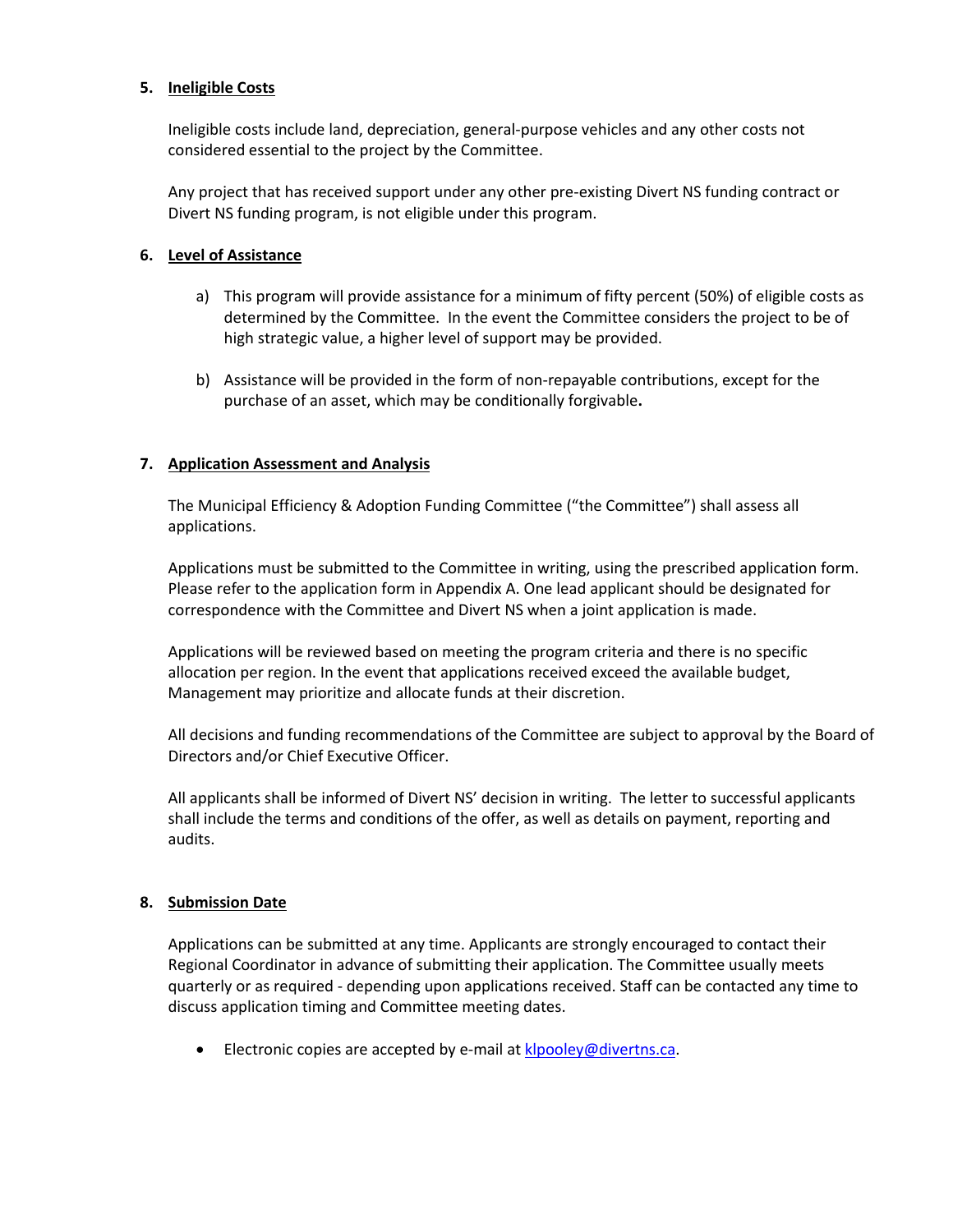# Appendix A

| 1. Applicant:                 | 2. Primary Contact: |
|-------------------------------|---------------------|
| Municipality/Region:          | Name:               |
| Address:                      | Title:              |
| City/Town:                    | Telephone no.:      |
| Province:                     | E-mail:             |
| Postal Code:                  | Fax no.:            |
| 3. Title of Proposed Project: |                     |
| 4. Project Location:          |                     |
|                               |                     |

**5. Federal, Provincial, Municipal permits required:**

**6**. **Brief Summary of Proposed Project (250 words or less):**

**7. Briefly state how the project is relevant to [the Nova Scotia Solid Waste Strategy](https://www.novascotia.ca/nse/waste/strategy.asp) and/or [mandates of Divert](https://divertns.ca/about-us) [NS](https://divertns.ca/about-us) (100 words or less):**

**8. Which recommendation from the 2019 Efficiency and Effectiveness of Solid Waste Resource Management System report does this project support?**

**9. Estimated Start Date: Estimated Completion Date:**